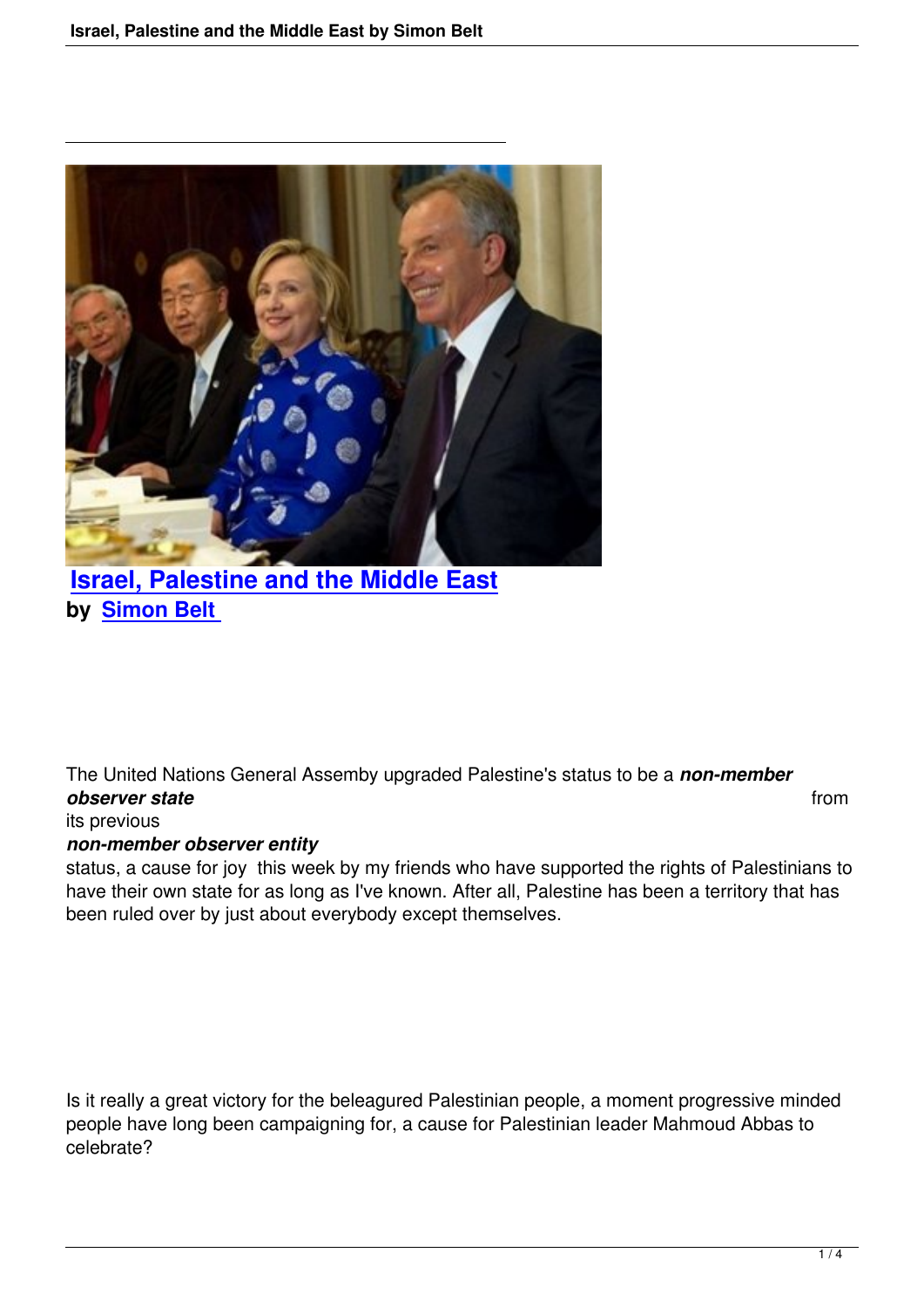In front of a printed backdrop of the West Bank, Palestinian President Mahmoud Abbas told thousands of flag-waving supporters in Ramallah, that the vote at the UN had shown that the international community stood behind the Palestinian people. In a telling phrase Mr Abbas said "We stood fast and we prevailed, because we are the voice of these people", a reference to the split between the Palestinian Authority in the West Bank and Hamas in Gaza.

In response Israel halted the transfer of tax revenues to the Palestinian Authority (PA), which rules the West Bank, and is heavily dependant on tax revenues Israel collects on its behalf. The decision, announced on Sunday by the Israeli finance ministry, means 460m shekels (\$120m; £75m) will be withheld in December, to be used to offset the PA's debts, which include millions owed to Israel's electricity company.

Israel also announced it would move ahead with building thousands of new homes in Israeli settlements in the West Bank, in another apparent response to the UN vote. Rejected the UN's decision, Israel's Prime Minister Benjamin Netanyahu called the campaign for Palestinian statehood spearheaded by President Abbas "a gross violation of the agreements signed with the state of Israel", a reference to peace accords signed in the 1990s.

There is clearly a changing international backdrop to the relationship between the existence of Israel on Palestiian land and the realisation of an independent Palestinian state. The acceptance of a two state solution by all concerned, and the current instability in the region following the recent Gulf wars, subsequent Arab Spring, and greater external interventions than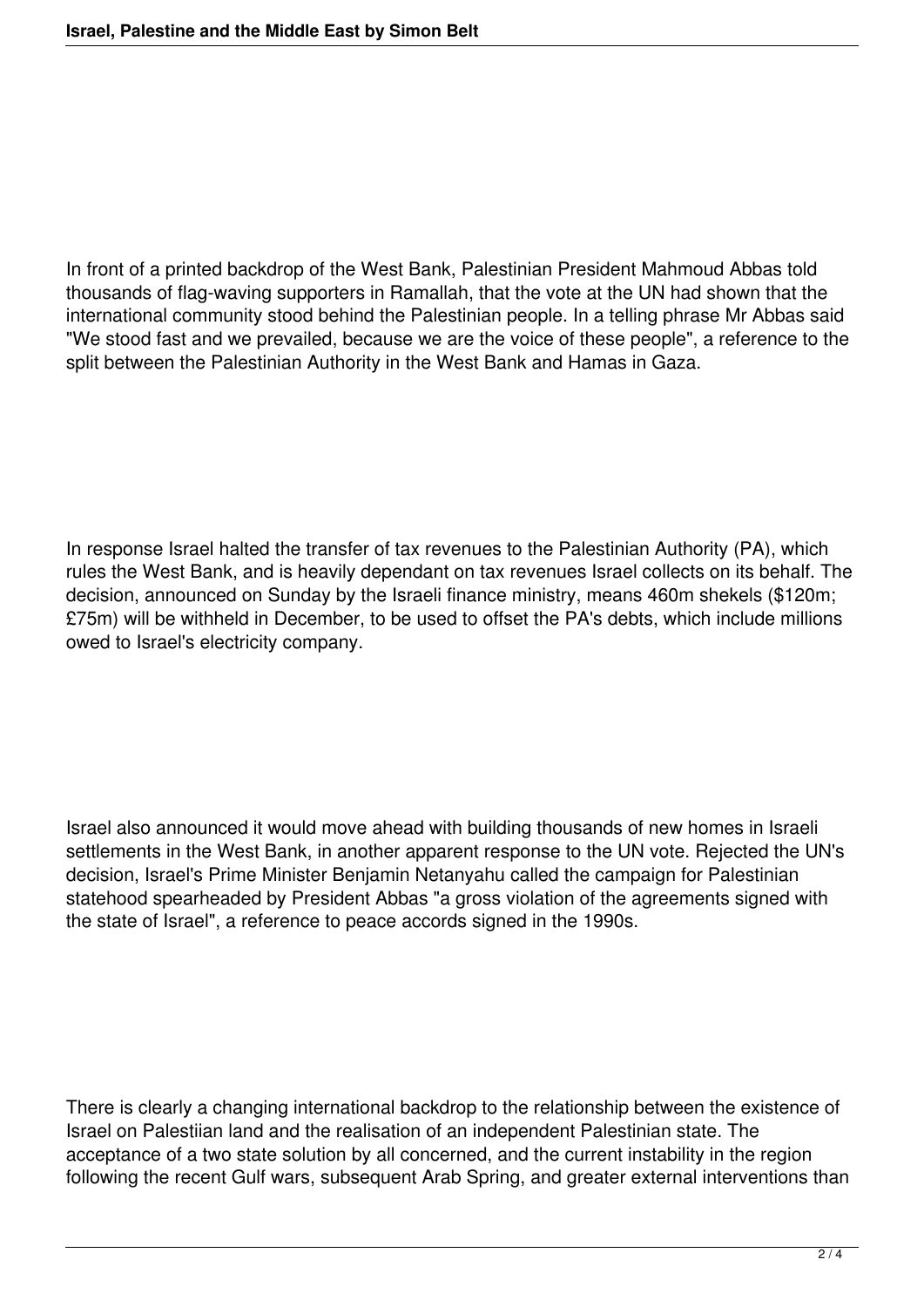in recent decades all help to change the dynamics and perceptions of what's going on. Perhaps the biggest change that's important to be mindful of though is the collapse of purposefull politics internationally leading to a new framework of understanding.

NATO's 'model intervention' in Lybia and the removal of Gaddafi has left a profoundly unstable aftermath that few western leaders want to repeat and certainly not take a national lead in replicating in other areas of the Middle East. The chaos caused by relatively low-key meddling in Syria so far is a clear warning that grandstanding as statesmen with purpose is more than likely to backfire, and that dismantling the apparatus of control used to keep a lid on the region will cause a never ending series of changesin regimes.



Not unconnected with Syria is the ongoing and inherent tension caused by the displacement of Palestinians through the creation and maintenance of the State of Israel, as the USA through the UN replaced Great Britain and the League of Nations as global policeman at the end of the second world war. Formally liberal and supporting the overthrough of imperial rule across the Middle East, the United States has heavily funded and supported the State of Israel since, largely justified as a bulwark against Soviet expansion in the Cold War era. Obviously the Cold War is over, with the West 'winning' though the celebrations soon exposed the lack of actual dynamic of the victors.